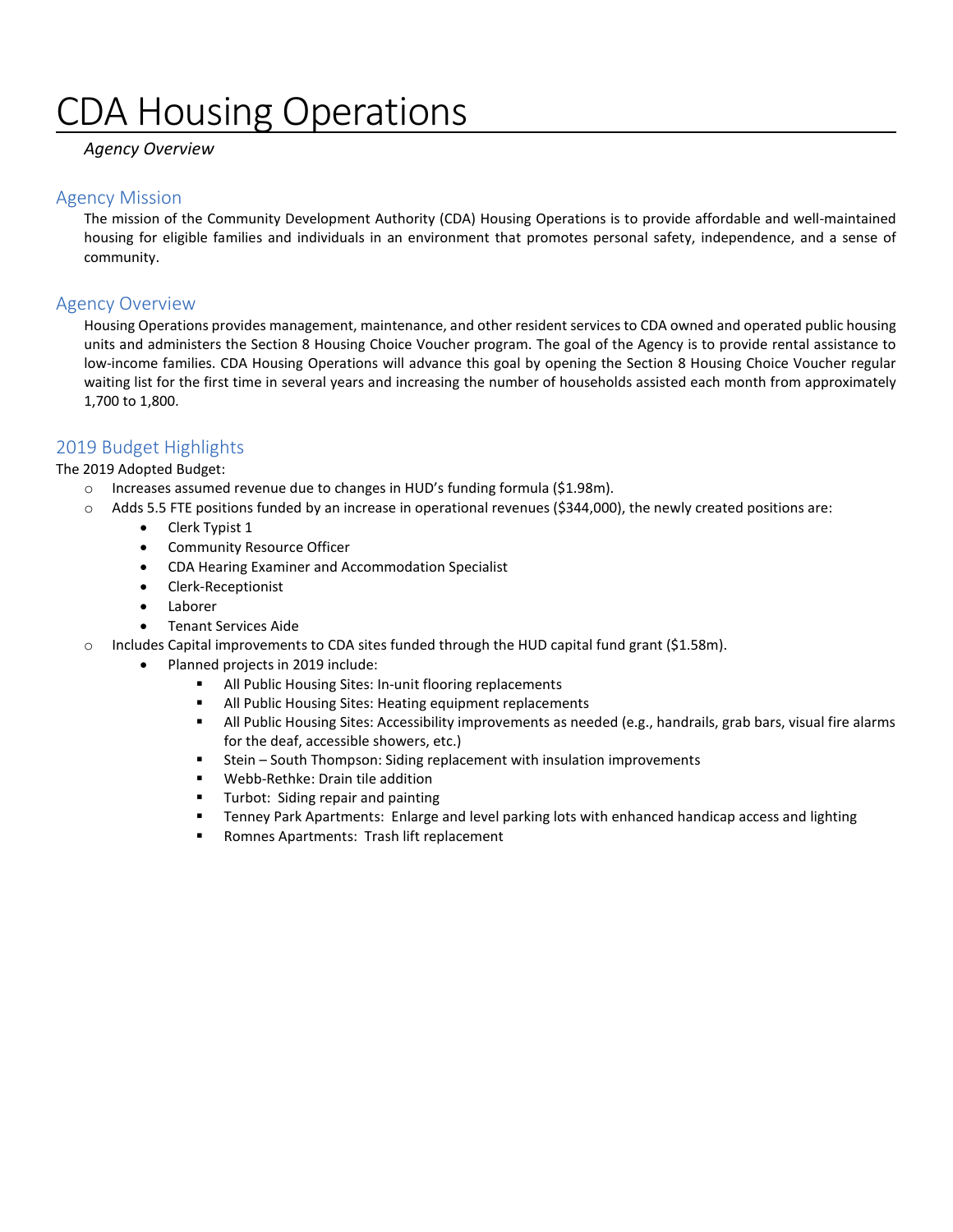### Budget by Service (All Funds)

|                         | 2017 Actual       | 2018 Adopted |                   | 2018 Projected |                     | 2019 Request |                   | 2019 Executive |                     |     | 2019 Adopted   |
|-------------------------|-------------------|--------------|-------------------|----------------|---------------------|--------------|-------------------|----------------|---------------------|-----|----------------|
| Revenue                 |                   |              |                   |                |                     |              |                   |                |                     |     |                |
| <b>Public Housing</b>   | (8,399,942)       |              | (7,406,359)       |                | (8, 111, 303)       |              | (8, 180, 883)     |                | (8, 166, 599)       |     | (8, 166, 599)  |
| <b>Housing Vouchers</b> | (14,268,423)      |              | (14,060,839)      |                | (13, 243, 030)      |              | (15,336,008)      |                | (15,281,798)        |     | (15, 281, 798) |
| <b>Total Revenue</b>    | $(22,668,365)$ \$ |              | $(21,467,198)$ \$ |                | $(21, 354, 333)$ \$ |              | $(23,516,891)$ \$ |                | $(23, 448, 397)$ \$ |     | (23, 448, 397) |
| Expense                 |                   |              |                   |                |                     |              |                   |                |                     |     |                |
| <b>Public Housing</b>   | 8,523,249         |              | 7,587,222         |                | 8,286,302           |              | 8,355,883         |                | 8,342,418           |     | 8,342,418      |
| <b>Housing Vouchers</b> | 14,321,628        |              | 14,054,976        |                | 13,243,030          |              | 15,336,008        |                | 15,280,979          |     | 15,280,979     |
| <b>Total Expense</b>    | 22,844,877        | -\$          | 21,642,198        | S.             | 21,529,333          | Ś            | 23,691,891 \$     |                | 23,623,397          | \$  | 23,623,397     |
| <b>Net General Fund</b> | 176,512           |              | 175,000           | Ŝ              | 175,000             |              | 175,000           |                | 175,000             | \$. | 175,000        |

## Budget by Fund & Major<br>Fund: CDA

Fund:

|                                   | 2017 Actual             |     | 2018 Adopted<br>2018 Projected<br>2019 Request<br>2019 Executive |     |                     | 2019 Adopted      |    |                     |     |                |
|-----------------------------------|-------------------------|-----|------------------------------------------------------------------|-----|---------------------|-------------------|----|---------------------|-----|----------------|
| Revenue                           |                         |     |                                                                  |     |                     |                   |    |                     |     |                |
| Intergovernmental Revenues        | (17, 571, 744)          |     | (17,639,649)                                                     |     | (16, 545, 661)      | (19, 143, 081)    |    | (19,088,871)        |     | (19,088,871)   |
| <b>Charges for Services</b>       | (3,412,817)             |     | (3,417,546)                                                      |     | (3,407,497)         | (3,516,868)       |    | (3,516,868)         |     | (3,516,868)    |
| Investments & Contributions       | (48,087)                |     | (39, 327)                                                        |     | (32, 297)           | (44, 116)         |    | (44, 116)           |     | (44, 116)      |
| Misc Revenue                      | (275, 804)              |     | (75, 300)                                                        |     | (62,909)            | (76,990)          |    | (76,990)            |     | (76,990)       |
| <b>Other Finance Source</b>       | (744, 461)              |     | (24, 332)                                                        |     | (970, 966)          |                   |    |                     |     |                |
| Transfer In                       | (615, 452)              |     | (271, 045)                                                       |     | (335,003)           | (735, 836)        |    | (721, 552)          |     | (721, 552)     |
| <b>Total Revenue</b>              | \$<br>$(22,668,365)$ \$ |     | $(21, 467, 198)$ \$                                              |     | $(21, 354, 333)$ \$ | $(23,516,891)$ \$ |    | $(23, 448, 397)$ \$ |     | (23, 448, 397) |
| Expense                           |                         |     |                                                                  |     |                     |                   |    |                     |     |                |
| <b>Salaries</b>                   | 2,407,307               |     | 2,732,681                                                        |     | 2,560,428           | 3,159,642         |    | 3,162,279           |     | 3,162,279      |
| <b>Benefits</b>                   | 1,025,950               |     | 852,145                                                          |     | 989,166             | 856,749           |    | 912,540             |     | 912,540        |
| <b>Supplies</b>                   | 524,740                 |     | 508,446                                                          |     | 584,575             | 572,234           |    | 572,234             |     | 572,234        |
| <b>Purchased Services</b>         | 15,636,447              |     | 16,202,567                                                       |     | 15,082,701          | 17,709,086        |    | 17,709,086          |     | 17,709,086     |
| Debt & Other Financing            | 2,295,488               |     | 410,104                                                          |     | 1,646,909           | 291,104           |    | 291,104             |     | 291,104        |
| <b>Inter Departmental Charges</b> | 861,089                 |     | 903,210                                                          |     | 843,593             | 940,452           |    | 813,530             |     | 813,530        |
| Inter Departmental Billing        | (521, 596)              |     | (510, 358)                                                       |     | (513, 042)          | (573, 213)        |    | (573, 213)          |     | (573, 213)     |
| <b>Transfer Out</b>               | 615,452                 |     | 543,404                                                          |     | 335,003             | 735,836           |    | 735,836             |     | 735,836        |
| <b>Total Expense</b>              | \$<br>22,844,877        | -\$ | 21,642,198                                                       | \$  | 21,529,333          | \$<br>23,691,891  | S. | 23,623,397          | \$  | 23,623,397     |
| <b>Net General Fund</b>           | \$<br>176,512 \$        |     | 175,000                                                          | - Ś | 175,000             | \$<br>175,000 \$  |    | 175,000             | \$. | 175,000        |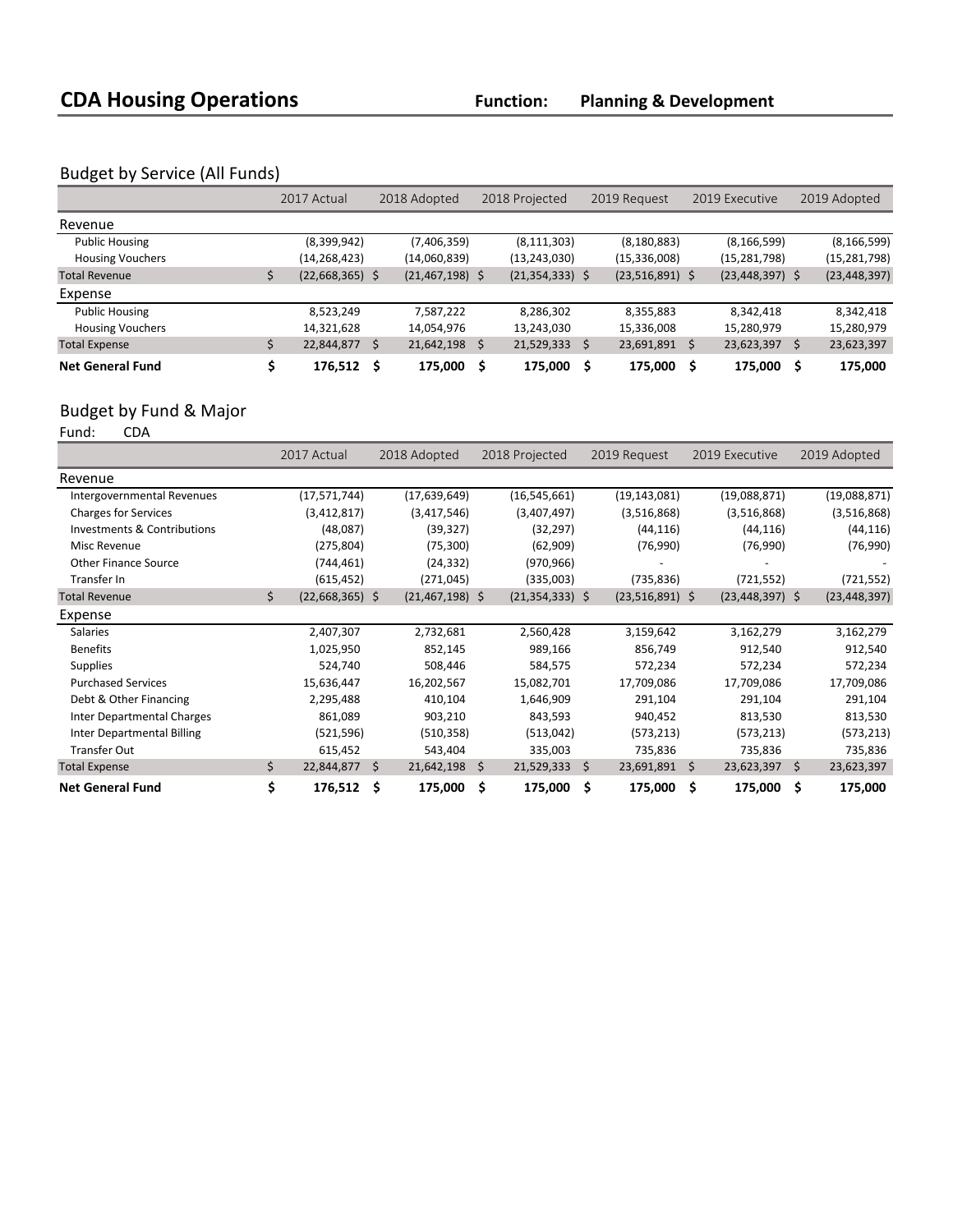*Service Overview*

### **Service: Housing Vouchers**

### Service Description

This service provides Section 8 housing vouchers across the City of Madison. The housing vouchers provide rental assistance to fill the gap between what low-income tenants can afford to pay and the actual cost of decent, safe, and sanitary housing. The voucher program serves households with incomes below 50 percent of area median income: Priority is given to the elderly, disabled, families with minor children, chronically homeless veterans, and other targeted groups. This service also administers Housing Choice Vouchers, which covers the billing for voucher recipients who are new to Madison or move to another housing authority. The goal of this service is to help chronically homeless individuals and families to become housed in permanently supported housing.

2019 Planned Activities

- Open the regular waiting list for the first time since 2014, increasing the pool of applicants who qualify for preference on the waiting list.
- Increase the number of households assisted each month from approximately 1,700 to 1,800.

#### Service Budget by Account Type

|                           | 2017 Actual    | 2018 Adopted | 2018 Projected           | 2019 Request |     | 2019 Executive | 2019 Adopted   |
|---------------------------|----------------|--------------|--------------------------|--------------|-----|----------------|----------------|
| Revenue                   | (14, 268, 423) | (14.060.839) | (13, 243, 030)           | (15,336,008) |     | (15, 281, 798) | (15, 281, 798) |
| Expense                   | 14,321,628     | 14.054.976   | 13.243.030               | 15,336,008   |     | 15.280.979     | 15,280,979     |
| <b>Net Service Budget</b> | 53.205         | $(5,863)$ \$ | $\overline{\phantom{a}}$ |              | - S | (819)          | (819)          |

#### **Service:** Public Housing

Service Description

This service provides public housing assistance across the City of Madison through Community Development Authority (CDA) owned and operated developments. The CDA owns, manages, and maintains 766 units of Low Rent Public Housing on 37 sites throughout the City with funding from the federal Department of Housing and Urban Development (HUD). It also owns, manages, and maintains 114 multifamily units with funding from Wisconsin Housing and Economic Development Authority (WHEDA). This service is available to residents with income below 80 percent of area median income, with priority given to the elderly, disabled, and families with minor children. Residents in CDA housing pay 30 percent of adjusted gross income for rent and utilities.

2019 Planned Activities

- Provide CDA services assisting residents to maintain housing stability as well as support residents in their efforts toward self-sufficiency.
- Engage community partners to provide services to residents to help them maintain their housing, move toward self-sufficiency, and generally support their quality of life.
- Add 5.5 FTE positions to help increase occupancy, shorten apartment turnaround time, and improve the response to routing work orders for residents.

|                           | 2017 Actual | 2018 Adopted |             | 2018 Projected | 2019 Request  | 2019 Executive | 2019 Adopted  |
|---------------------------|-------------|--------------|-------------|----------------|---------------|----------------|---------------|
| Revenue                   | (8,399,942) |              | (7,406,359) | (8, 111, 303)  | (8, 180, 883) | (8, 166, 599)  | (8, 166, 599) |
| Expense                   | 8.523.249   |              | 7.587.222   | 8.286.302      | 8.355.883     | 8.342.418      | 8,342,418     |
| <b>Net Service Budget</b> | 123.307     |              | 180.863     | 175.000        | 175.000       | 175.819        | 175,819       |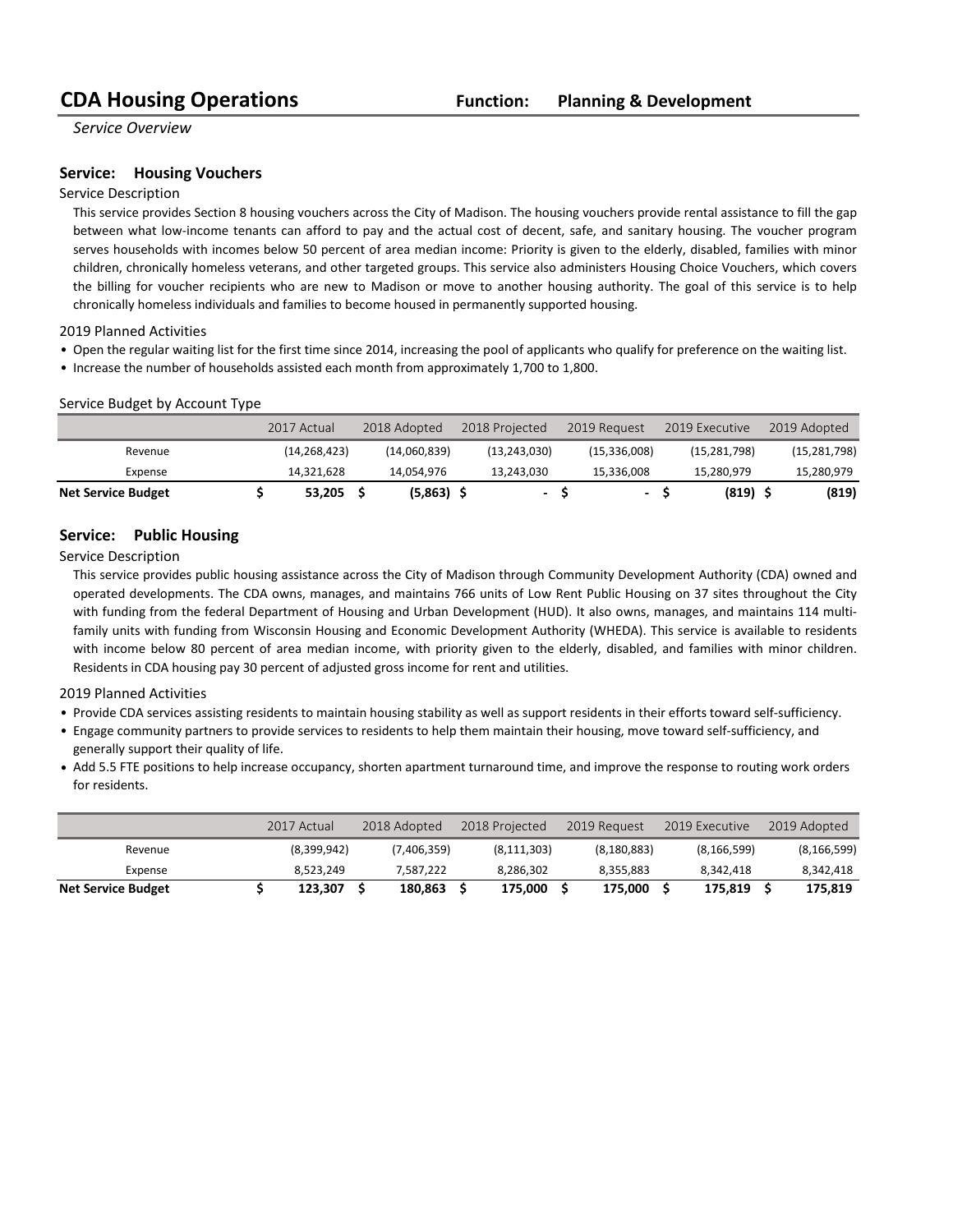**Line Item Detail** 

**Agency Primary Fund: CDA** 

### **Intergovernmental Revenues**

|                                        | 2017 Actual            | 2018 Adopted          | 2018 Projected                                                                                                                                                    | 2019 Request     |   | 2019 Executive   |   | 2019 Adopted  |
|----------------------------------------|------------------------|-----------------------|-------------------------------------------------------------------------------------------------------------------------------------------------------------------|------------------|---|------------------|---|---------------|
| <b>Federal Revenues Operating</b>      | (15, 463, 140)         | (15, 182, 998)        | (14, 272, 018)                                                                                                                                                    | (17, 559, 143)   |   | (17,504,933)     |   | (17,504,933)  |
| <b>Federal Revenues Capital</b>        | (1, 247, 618)          | (1,533,201)           | (1,370,643)                                                                                                                                                       | (1,583,938)      |   | (1,583,938)      |   | (1,583,938)   |
| <b>Local Revenues Operating</b>        | (63, 571)              | (59, 450)             | (39,000)                                                                                                                                                          |                  |   |                  |   |               |
| Other Unit of Gov Rev Op               | (797, 416)             | (864,000)             | (864,000)                                                                                                                                                         |                  |   |                  |   |               |
| <b>TOTAL</b>                           |                        |                       | $\frac{1}{2}$ (17,571,744) $\frac{1}{2}$ (17,639,649) $\frac{1}{2}$ (16,545,661) $\frac{1}{2}$ (19,143,081) $\frac{1}{2}$ (19,088,871) $\frac{1}{2}$ (19,088,871) |                  |   |                  |   |               |
| <b>Charges for Service</b>             |                        |                       |                                                                                                                                                                   |                  |   |                  |   |               |
|                                        | 2017 Actual            | 2018 Adopted          | 2018 Projected                                                                                                                                                    | 2019 Request     |   | 2019 Executive   |   | 2019 Adopted  |
| Misc Charges for Service               | (186, 645)             | (198, 107)            | (186, 645)                                                                                                                                                        | (148, 832)       |   | (148, 832)       |   | (148, 832)    |
| Reimbursement Of Expense               | (5,659)                | (5,000)               | (6, 414)                                                                                                                                                          | (3,000)          |   | (3,000)          |   | (3,000)       |
| <b>Dwelling Rent</b>                   | (3, 103, 407)          | (3,099,285)           | (3,099,285)                                                                                                                                                       | (3,242,100)      |   | (3,242,100)      |   | (3, 242, 100) |
| Non Dwelling Rent                      | (117, 107)             | (115, 154)            | (115, 154)                                                                                                                                                        | (122, 937)       |   | (122, 937)       |   | (122, 937)    |
| <b>TOTAL</b>                           | \$<br>$(3,412,817)$ \$ | $(3,417,546)$ \$      | $(3,407,497)$ \$                                                                                                                                                  | $(3,516,868)$ \$ |   | $(3,516,868)$ \$ |   | (3,516,868)   |
| <b>Investments &amp; Contributions</b> |                        |                       |                                                                                                                                                                   |                  |   |                  |   |               |
|                                        | 2017 Actual            | 2018 Adopted          | 2018 Projected                                                                                                                                                    | 2019 Request     |   | 2019 Executive   |   | 2019 Adopted  |
| Interest                               | (48,087)               | (39, 327)             | (32, 297)                                                                                                                                                         | (44, 116)        |   | (44, 116)        |   | (44, 116)     |
| <b>TOTAL</b>                           | \$<br>$(48.087)$ \$    | $(39,327)$ \$         | $(32, 297)$ \$                                                                                                                                                    | $(44, 116)$ \$   |   | $(44, 116)$ \$   |   | (44, 116)     |
| <b>Misc Revenue</b>                    |                        |                       |                                                                                                                                                                   |                  |   |                  |   |               |
|                                        |                        |                       |                                                                                                                                                                   |                  |   |                  |   |               |
|                                        | 2017 Actual            | 2018 Adopted          | 2018 Projected                                                                                                                                                    | 2019 Request     |   | 2019 Executive   |   | 2019 Adopted  |
| <b>Insurance Recoveries</b>            | (119, 913)             |                       |                                                                                                                                                                   |                  |   |                  |   |               |
| Miscellaneous Revenue                  | (155, 891)             | (75, 300)             | (62, 909)                                                                                                                                                         | (76,990)         |   | (76,990)         |   | (76,990)      |
| <b>TOTAL</b>                           | \$<br>$(275, 804)$ \$  | $(75,300)$ \$         | $(62,909)$ \$                                                                                                                                                     | $(76,990)$ \$    |   | $(76,990)$ \$    |   | (76,990)      |
| <b>Other Finance Sources</b>           |                        |                       |                                                                                                                                                                   |                  |   |                  |   |               |
|                                        | 2017 Actual            | 2018 Adopted          | 2018 Projected                                                                                                                                                    | 2019 Request     |   | 2019 Executive   |   | 2019 Adopted  |
| Sale Of Assets                         | (4, 397)               |                       |                                                                                                                                                                   |                  |   |                  |   |               |
| (Gain) Loss On Sale Of Asset           | 8,605                  |                       |                                                                                                                                                                   |                  |   |                  |   |               |
| <b>Tax Credit Funding</b>              | (25, 394)              |                       |                                                                                                                                                                   |                  |   |                  |   |               |
| <b>Fund Balance Applied</b>            | (723, 275)             | (24, 332)             | (970, 966)                                                                                                                                                        |                  |   |                  |   |               |
| <b>TOTAL</b>                           | \$<br>$(744, 461)$ \$  | $(24, 332)$ \$        | $(970, 966)$ \$                                                                                                                                                   |                  | Ś |                  | Ś |               |
| <b>Transfer In</b>                     |                        |                       |                                                                                                                                                                   |                  |   |                  |   |               |
|                                        | 2017 Actual            | 2018 Adopted          | 2018 Projected                                                                                                                                                    | 2019 Request     |   | 2019 Executive   |   | 2019 Adopted  |
| Transfer In From CDA                   | (615, 452)             | (271, 045)            | (335,003)                                                                                                                                                         | (735, 836)       |   | (721, 552)       |   | (721, 552)    |
| <b>TOTAL</b>                           | \$<br>(615, 452)       | \$<br>$(271, 045)$ \$ | $(335,003)$ \$                                                                                                                                                    | $(735, 836)$ \$  |   | $(721, 552)$ \$  |   | (721,552)     |
| <b>Salaries</b>                        |                        |                       |                                                                                                                                                                   |                  |   |                  |   |               |
|                                        | 2017 Actual            | 2018 Adopted          | 2018 Projected                                                                                                                                                    | 2019 Request     |   | 2019 Executive   |   | 2019 Adopted  |
| Permanent Wages                        | 2,228,137              | 2,469,996             | 2,295,275                                                                                                                                                         | 2,562,898        |   | 2,908,954        |   | 2,908,954     |
| Salary Savings                         |                        | (46, 888)             |                                                                                                                                                                   | (46, 950)        |   | (46, 950)        |   | (46, 950)     |
| Pending Personnel                      |                        | 17,735                |                                                                                                                                                                   | 394,174          |   | 50,755           |   | 50,755        |
| Premium Pay                            | 7,578                  | 11,880                | 10,457                                                                                                                                                            | 9,067            |   | 9,067            |   | 9,067         |
| <b>Workers Compensation Wages</b>      | 2,558                  | 2,500                 | 2,500                                                                                                                                                             | 2,500            |   | 2,500            |   | 2,500         |
| <b>Compensated Absence</b>             | 23,287                 | 33,700                | 33,700                                                                                                                                                            | 13,500           |   | 13,500           |   | 13,500        |
| <b>Hourly Wages</b>                    | 30,593                 | 135,307               | 90,999                                                                                                                                                            | 131,253          |   | 131,253          |   | 131,253       |
| <b>Overtime Wages Permanent</b>        | 115,151                | 108,450               | 127,497                                                                                                                                                           | 93,200           |   | 93,200           |   | 93,200        |
| <b>Election Officials Wages</b>        | 3                      | $1\,$                 |                                                                                                                                                                   | $\Box$           |   | $\blacksquare$   |   |               |

**TOTAL \$ 2,407,307 \$ 2,732,681 \$ 2,560,428 \$ 3,159,642 \$ 3,162,279 \$ 3,162,279**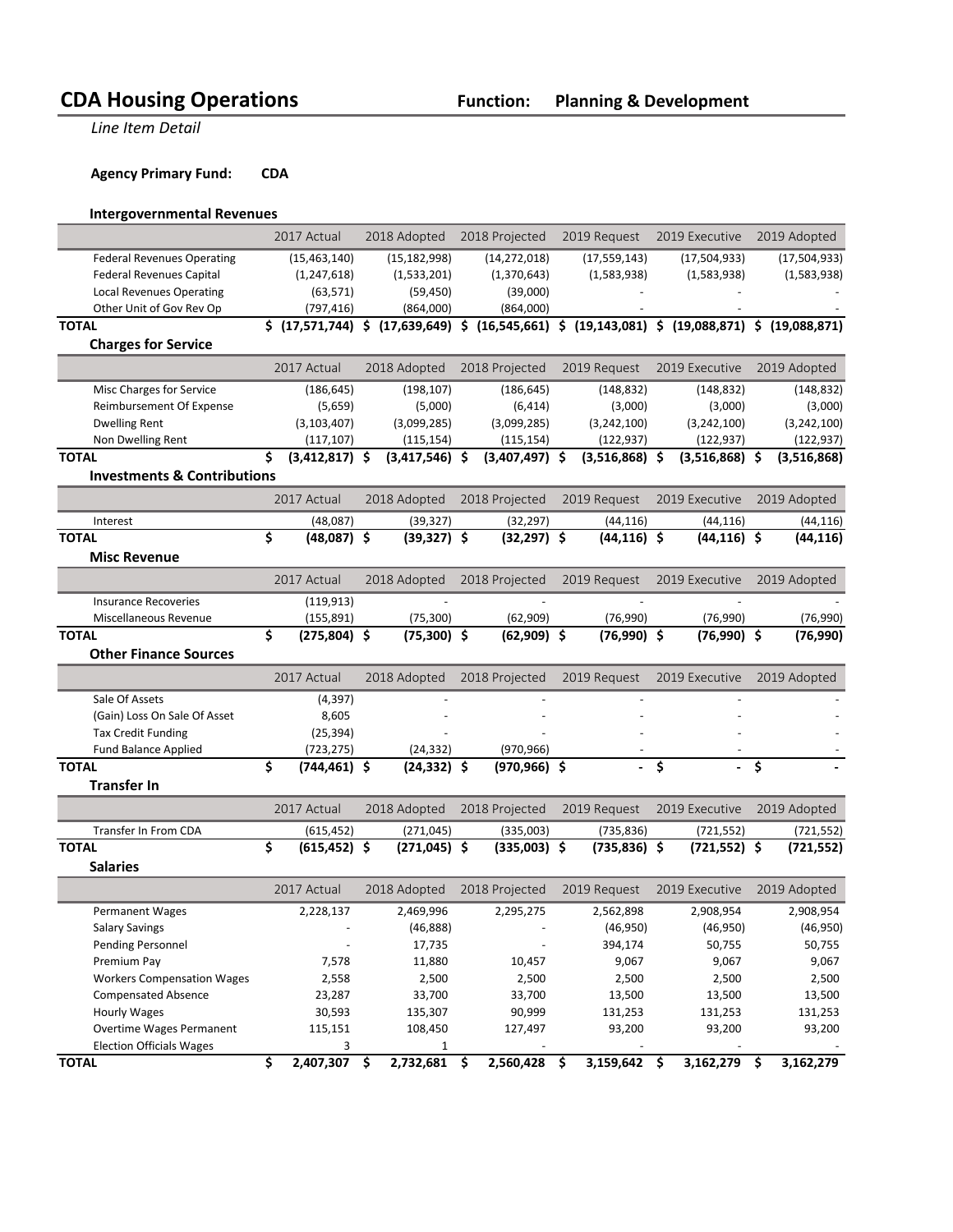**Line Item Detail** 

### **Agency Primary Fund: CDA**

#### **Benefits**

|                                   | 2017 Actual | 2018 Adopted | 2018 Projected | 2019 Request | 2019 Executive | 2019 Adopted |
|-----------------------------------|-------------|--------------|----------------|--------------|----------------|--------------|
| Comp Absence Escrow               | 54,522      | 32.760       | 45.000         | 32,760       | 32.760         | 32,760       |
| <b>Flexible Spending Benefits</b> | 29          |              |                |              |                |              |
| <b>Health Insurance Benefit</b>   | 431.728     | 443.369      | 397.661        | 432,319      | 444.444        | 444.444      |
| Wage Insurance Benefit            | 6,131       | 5,628        | 6.798          | 6.641        | 6,589          | 6,589        |
| <b>WRS</b>                        | 161.082     | 165.491      | 164.629        | 171.714      | 190.538        | 190,538      |
| <b>FICA Medicare Benefits</b>     | 182,256     | 185,743      | 189,825        | 194.161      | 218,432        | 218,432      |
| Tuition                           |             |              | 1,190          |              |                |              |
| Post Employment Health Plans      | 19.248      | 19.154       | 19,063         | 19.154       | 19.777         | 19,777       |
| Other Post Emplymnt Benefit       | 29,767      |              | 21.000         | $\sim$       |                |              |
| Pension Expense                   | 141,187     |              | 144.000        |              |                |              |
| TOTAL                             | 1,025,950   | 852.145      | 989,166<br>S   | 856,749      | 912,540        | 912,540<br>S |

**Supplies**

|                                  | 2017 Actual   | 2018 Adopted  | 2018 Projected | 2019 Request  | 2019 Executive | 2019 Adopted   |
|----------------------------------|---------------|---------------|----------------|---------------|----------------|----------------|
| Office Supplies                  | 16,223        | 22,240        | 22,240         | 27,739        | 27,739         | 27,739         |
| Copy Printing Supplies           | 12,310        | 11,942        | 11,942         | 12,862        | 12,862         | 12,862         |
| Furniture                        | 474           |               |                |               |                |                |
| Hardware Supplies                | 47,752        | 65,690        | 61,388         | 62,445        | 62,445         | 62,445         |
| Software Lic & Supplies          | 240           |               | 973            |               |                |                |
| Postage                          | 28,551        | 25,785        | 24,769         | 35,655        | 35,655         | 35,655         |
| <b>Books &amp; Subscriptions</b> | 504           | 200           |                | 230           | 230            | 230            |
| <b>Work Supplies</b>             | 35,342        | 30,750        | 34,776         | 27,311        | 27,311         | 27,311         |
| Janitorial Supplies              | 40,099        | 20,300        | 58,615         | 23,332        | 23,332         | 23,332         |
| <b>Safety Supplies</b>           | 19,873        | 8,700         | 13,749         | 15,594        | 15,594         | 15,594         |
| <b>Snow Removal Supplies</b>     |               | 1,500         |                | 1,500         | 1,500          | 1,500          |
| <b>Uniform Clothing Supplies</b> | 2,149         | 4,150         | 2,632          | 3,555         | 3,555          | 3,555          |
| Food And Beverage                | 224           | 500           | 166            | 400           | 400            | 400            |
| <b>Building</b>                  | 1,900         | 2,500         | 3,610          | 100           | 100            | 100            |
| <b>Building Supplies</b>         | 100,352       | 76,000        | 163,300        | 105,100       | 105,100        | 105,100        |
| <b>Electrical Supplies</b>       | 42,277        | 42,400        | 30,978         | 45,205        | 45,205         | 45,205         |
| <b>HVAC Supplies</b>             | 45,670        | 19,150        | 20,352         | 23,254        | 23,254         | 23,254         |
| <b>Plumbing Supplies</b>         | 69,957        | 61,839        | 69,012         | 64,266        | 64,266         | 64,266         |
| Landscaping Supplies             | 1,816         |               | 1,046          | 1,100         | 1,100          | 1,100          |
| Machinery And Equipment          | (85, 547)     | 7,000         | 2,695          | 1,500         | 1,500          | 1,500          |
| <b>Equipment Supplies</b>        | 144,572       | 107,800       | 62,332         | 121,086       | 121,086        | 121,086        |
| <b>TOTAL</b>                     | \$<br>524,740 | Ŝ.<br>508,446 | \$<br>584,575  | \$<br>572,234 | \$<br>572,234  | \$.<br>572,234 |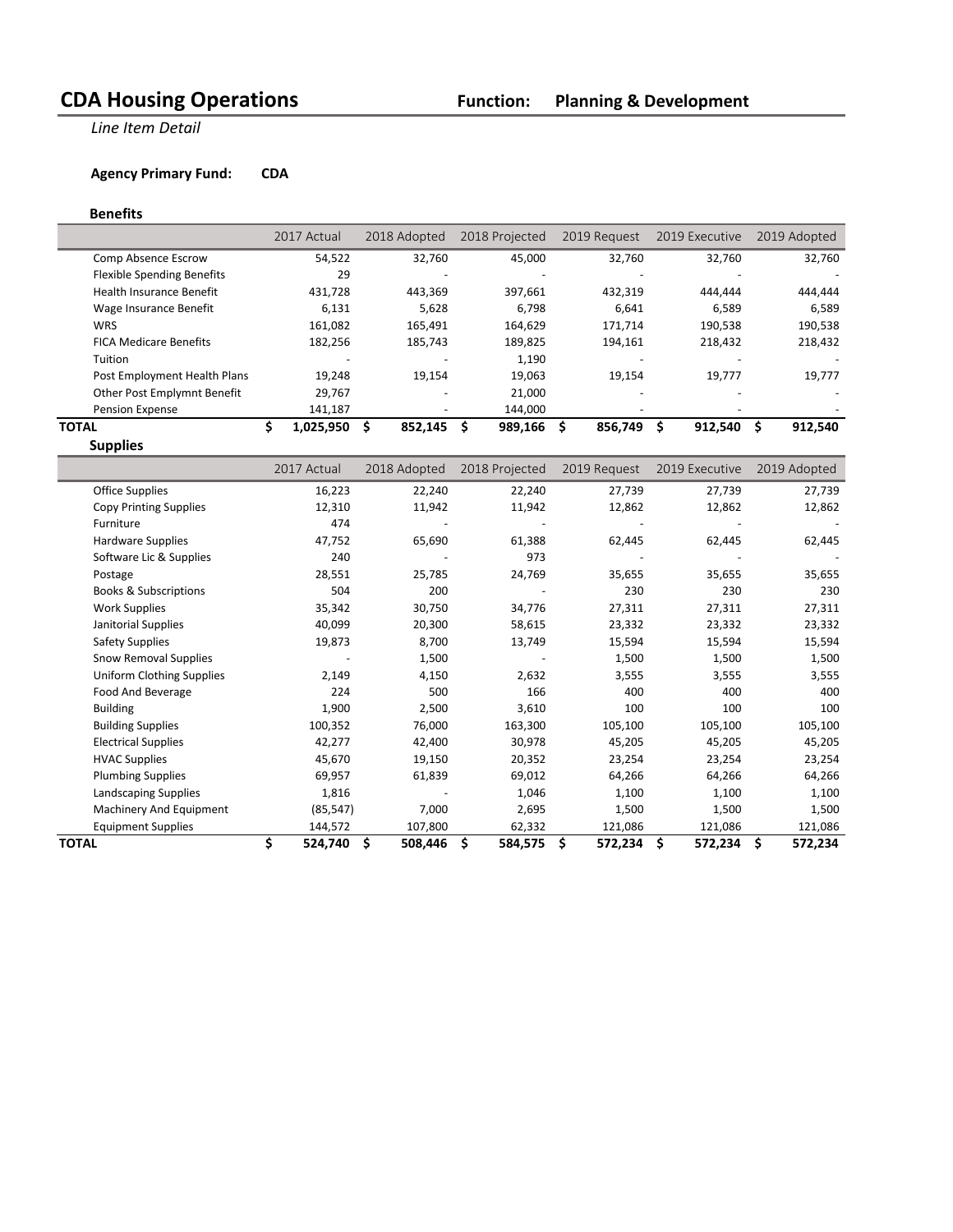**Line Item Detail** 

### **Agency Primary Fund: CDA**

#### **Purchased Services**

|                                      | 2017 Actual      | 2018 Adopted             | 2018 Projected           | 2019 Request      | 2019 Executive      | 2019 Adopted     |
|--------------------------------------|------------------|--------------------------|--------------------------|-------------------|---------------------|------------------|
| Natural Gas                          | 177,554          | 188,500                  | 160,000                  | 208,862           | 208,862             | 208,862          |
| Electricity                          | 373,936          | 365,500                  | 369,000                  | 369,619           | 369,619             | 369,619          |
| Water                                | 165,221          | 188,180                  | 159,000                  | 214,868           | 214,868             | 214,868          |
| Sewer                                | 144,995          | 153,955                  | 142,000                  | 151,200           | 151,200             | 151,200          |
| Stormwater                           | 53,655           | 51,662                   | 45,000                   | 56,310            | 56,310              | 56,310           |
| Telephone                            | 32,340           | 34,700                   | 30,000                   | 31,518            | 31,518              | 31,518           |
| Cellular Telephone                   | 15,020           | 21,782                   | 14,000                   | 17,256            | 17,256              | 17,256           |
| Systems Comm Internet                | 6,575            | 3,935                    | 5,370                    | 4,592             | 4,592               | 4,592            |
| <b>Building Improv Repair Maint</b>  | 695,363          | 949,991                  | 856,109                  | 1,100,166         | 1,100,166           | 1,100,166        |
| Waste Disposal                       | 118,528          | 108,284                  | 100,477                  | 130,000           | 130,000             | 130,000          |
| Fire Protection                      | 411              |                          | 2,500                    |                   |                     |                  |
| Pest Control                         | 82,616           | 75,900                   | 75,900                   | 57,512            | 57,512              | 57,512           |
| <b>Elevator Repair</b>               | 27,239           | 36,200                   | 36,200                   | 61,923            | 61,923              | 61,923           |
| Grounds Improv Repair Maint          | 110,750          | 7,500                    | 13,860                   | $\blacksquare$    |                     |                  |
| Landscaping                          | 84,961           | 63,000                   | 82,646                   | 60,295            | 60,295              | 60,295           |
| Snow Removal                         |                  | 6,500                    | 15,827                   | 2,900             | 2,900               | 2,900            |
| Comm Device Mntc                     | 250              | ÷,                       | $\overline{\phantom{a}}$ | $\Box$            | $\sim$              |                  |
| <b>Equipment Mntc</b>                | 14,395           | 18,000                   | 14,377                   | 10,181            | 10,181              | 10,181           |
| System & Software Mntc               | 27,725           | 64,856                   | 64,856                   | 56,476            | 56,476              | 56,476           |
| Rental Of Equipment                  | 3,226            | 3,500                    | 1,105                    | 2,850             | 2,850               | 2,850            |
| <b>Street Mntc</b>                   | 1,290            |                          |                          |                   |                     |                  |
| Recruitment                          | 21               |                          | 800                      | 813               | 813                 | 813              |
| Mileage                              | 2,267            | 3,044                    | 3,044                    | 1,829             | 1,829               | 1,829            |
| Conferences & Training               | 14,786           | 40,055                   | 17,000                   | 32,935            | 32,935              | 32,935           |
| Memberships                          | 5,761            | 5,861                    | 5,926                    | 7,815             | 7,815               | 7,815            |
| <b>Audit Services</b>                | 40,300           | 49,100                   | 32,880                   | 40,475            | 40,475              | 40,475           |
| <b>Bank Services</b>                 | 135              | 200                      | 98                       | 200               | 200                 | 200              |
| <b>Legal Services</b>                | 5,403            | 10,735                   | 7,912                    | 7,435             | 7,435               | 7,435            |
| <b>Credit Card Services</b>          |                  | 3,757                    |                          | 3,800             | 3,800               | 3,800            |
| <b>Collection Services</b>           | 12               |                          | 33                       |                   |                     |                  |
| <b>Storage Services</b>              | 2,693            | 2,200                    | 2,224                    | 3,200             | 3,200               | 3,200            |
| <b>Consulting Services</b>           | 18,116           | 3,750                    | 16,000                   | 4,324             | 4,324               | 4,324            |
| <b>Advertising Services</b>          | 1,171            | 6,200                    | 381                      | 650               | 650                 | 650              |
| <b>Printing Services</b>             |                  | 100                      |                          |                   |                     |                  |
| <b>Engineering Services</b>          |                  | 40,000                   | 18,000                   | 40,000            | 40,000              | 40,000           |
| <b>Inspection Services</b>           | 32,554           | 27,200                   | 32,000                   | 19,312            | 19,312              | 19,312           |
| <b>Architecutural Services</b>       | 3,075            | $\overline{\phantom{a}}$ |                          | $\Box$            | $\bar{\phantom{a}}$ |                  |
| <b>Investigative Services</b>        | 8,135            | 9,450                    | 6,929                    | 7,637             | 7,637               | 7,637            |
| <b>Security Services</b>             | 192,008          | 230,359                  | 246,371                  | 143,606           | 143,606             | 143,606          |
| <b>Interpreters Signing Services</b> | 271              | 1,550                    |                          | 1,550             | 1,550               | 1,550            |
| Other Services & Expenses            | 49,948           | 61,429                   | 65,944                   | 25,821            | 25,821              | 25,821           |
| Grants                               |                  | 254,583                  | 162                      | 544,789           | 544,789             | 544,789          |
| Port Housing Assistance Pmts         | 663,258          | 700,000                  | 672,468                  | 175,314           | 175,314             | 175,314          |
| <b>Housing Assistance Payments</b>   | 12,165,300       | 12,164,000               | 11,498,452               | 13,841,384        | 13,841,384          | 13,841,384       |
| Portable Voucher Adm Fees            | 48,241           | 30,400                   | 44,759                   | 24,000            | 24,000              | 24,000           |
| <b>Bad Debt Expense</b>              | 44,329           | 10,000                   | 19,842                   | 11,000            | 11,000              | 11,000           |
| Property Insurance                   | 143,468          | 142,249                  | 142,249                  | 153,569           | 153,569             | 153,569          |
| Taxes & Special Assessments          | 59,756           | 61,000                   | 61,000                   | 81,100            | 81,100              | 81,100           |
| Permits & Licenses                   | (610)            | 3,400                    |                          |                   |                     |                  |
| <b>TOTAL</b>                         | \$<br>15,636,447 | 16,202,567<br>\$         | \$<br>15,082,701         | 17,709,086<br>\$. | \$<br>17,709,086    | \$<br>17,709,086 |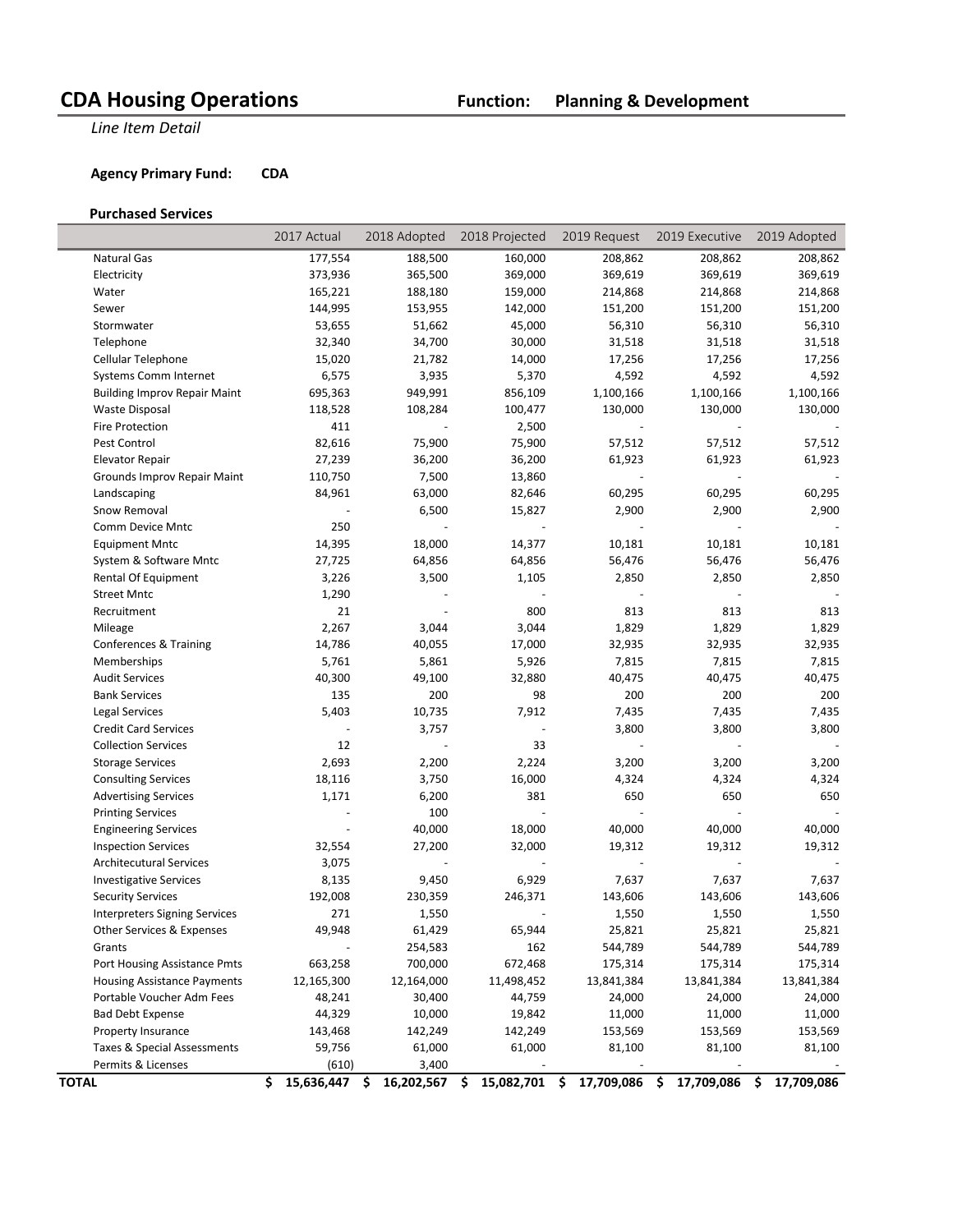**Line Item Detail** 

**Agency Primary Fund: CDA** 

### **Debt & Other Financing**

|                                    | 2017 Actual          | 2018 Adopted       | 2018 Projected  | 2019 Request    | 2019 Executive  | 2019 Adopted   |
|------------------------------------|----------------------|--------------------|-----------------|-----------------|-----------------|----------------|
| Principal                          |                      | 13,950             |                 |                 |                 |                |
| Interest                           | 189,185              | 78,964             | 189,185         | 67,139          | 67,139          | 67,139         |
| Paying Agent Services              | 28,704               | 23,426             | 27,000          | 13,300          | 13,300          | 13,300         |
| PILOT                              | 190,063              | 188,506            | 188,506         | 190,063         | 190,063         | 190,063        |
| Depreciation                       | 1,495,084            |                    | 1,242,218       |                 |                 |                |
| <b>Fund Balance Generated</b>      | 392,453              | 781                |                 |                 |                 |                |
| <b>Contingent Reserve</b>          |                      | 104,477            |                 | 20,602          | 20,602          | 20,602         |
| <b>TOTAL</b>                       | \$<br>2,295,488      | \$<br>410,104      | 1,646,909<br>Ŝ. | \$<br>291,104   | \$<br>291,104   | \$<br>291,104  |
| <b>Inter-Departmental Charges</b>  |                      |                    |                 |                 |                 |                |
|                                    | 2017 Actual          | 2018 Adopted       | 2018 Projected  | 2019 Request    | 2019 Executive  | 2019 Adopted   |
| ID Charge From Attorney            |                      | 10,000             |                 | 25,000          |                 |                |
| ID Charge From Information Tec     | 103,487              | 108,312            | 108,312         | 110,644         |                 |                |
| ID Charge From Treasurer           |                      | 8,216              |                 |                 |                 |                |
| ID Charge From Engineering         | 51,209               | 51,209             | 51,209          | 80,430          | 80,430          | 80,430         |
| ID Charge From Fleet Services      | 52,685               | 106,329            | 62,244          | 65,886          | 65,886          | 65,886         |
| ID Charge From Traffic Eng         | 81                   |                    |                 |                 |                 |                |
| ID Charge From Insurance           | 40,914               | 40,585             | 40,585          | 41,367          | 44,264          | 44,264         |
| ID Charge From Workers Comp        | 91,116               | 68,201             | 68,201          | 43,912          | 50,655          | 50,655         |
| ID Charge From CDA Manageme        | 450,046              | 441,042            | 441,042         | 503,722         | 502,804         | 502,804        |
| ID Charge From CDA Bookkeepin      | 71,550               | 69,316             | 72,000          | 69,491          | 69,491          | 69,491         |
| <b>TOTAL</b>                       | \$<br>861,089        | \$<br>$903,210$ \$ | 843,593         | - \$<br>940,452 | \$<br>813,530   | \$.<br>813,530 |
| <b>Inter-Departmental Billings</b> |                      |                    |                 |                 |                 |                |
|                                    | 2017 Actual          | 2018 Adopted       | 2018 Projected  | 2019 Request    | 2019 Executive  | 2019 Adopted   |
| ID Billing To CDA Management       | (450, 046)           | (441, 042)         | (441, 042)      | (503, 722)      | (503, 722)      | (503, 722)     |
| ID Billing To CDA Bookkeeping      | (71, 550)            | (69, 316)          | (72,000)        | (69, 491)       | (69, 491)       | (69, 491)      |
| <b>TOTAL</b>                       | \$<br>$(521,596)$ \$ | $(510, 358)$ \$    | $(513,042)$ \$  | $(573, 213)$ \$ | $(573, 213)$ \$ | (573, 213)     |
| <b>Transfer Out</b>                |                      |                    |                 |                 |                 |                |
|                                    | 2017 Actual          | 2018 Adopted       | 2018 Projected  | 2019 Request    | 2019 Executive  | 2019 Adopted   |
| Transfer Out To CDA                | 615,452              | 543,404            | 335,003         | 735,836         | 735,836         | 735,836        |
| <b>TOTAL</b>                       | \$<br>615,452        | \$<br>543,404      | Ŝ.<br>335,003   | \$.<br>735,836  | \$<br>735,836   | \$<br>735,836  |